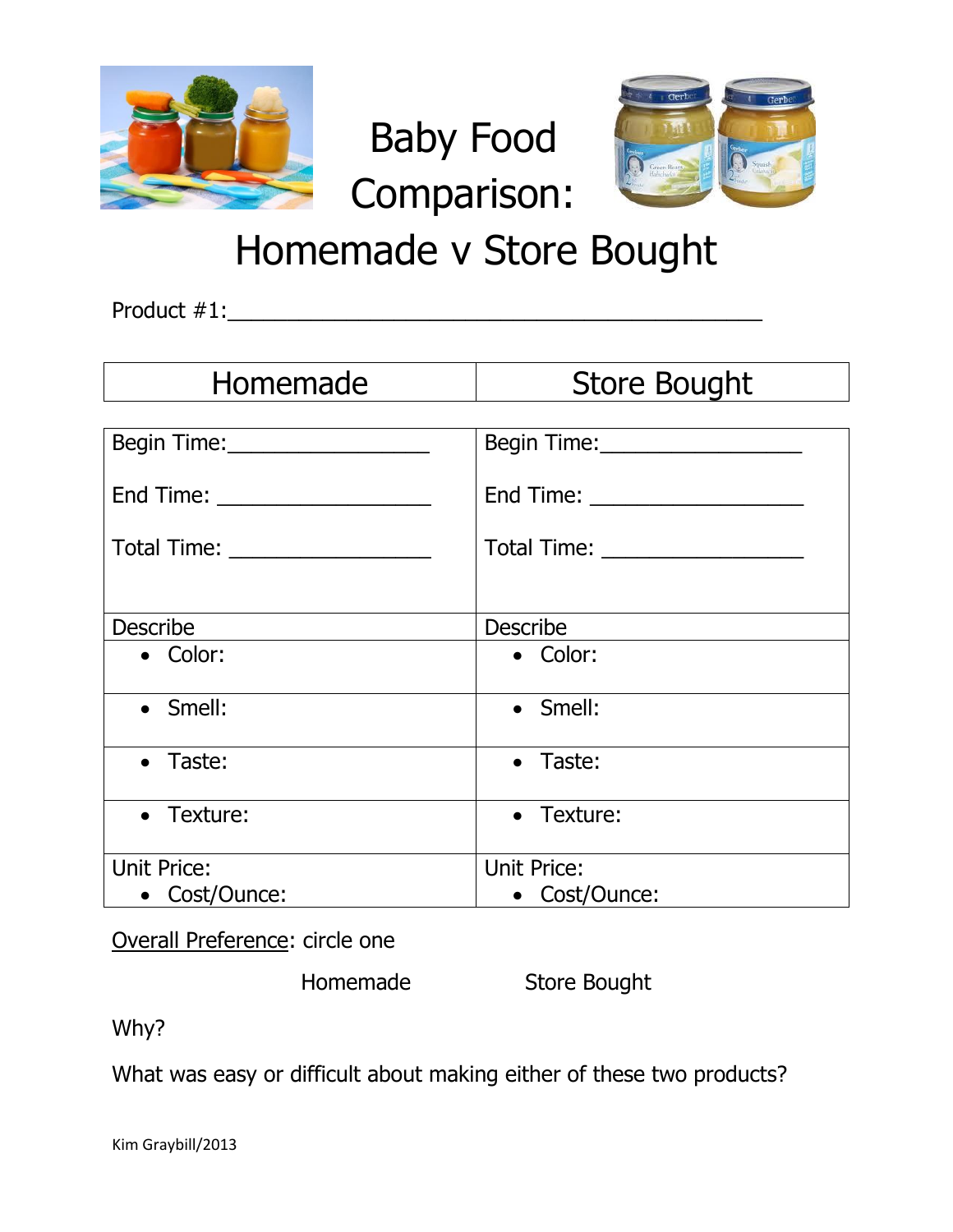| Homemade                         | <b>Store Bought</b>              |
|----------------------------------|----------------------------------|
|                                  |                                  |
| Begin Time:___________________   | Begin Time: ____________________ |
| End Time: ______________________ |                                  |
|                                  | Total Time: ___________________  |
|                                  |                                  |
| <b>Describe</b>                  | <b>Describe</b>                  |
| • Color:                         | • Color:                         |
| • Smell:                         | • Smell:                         |
| • Taste:                         | • Taste:                         |
| • Texture:                       | • Texture:                       |
| <b>Unit Price:</b>               | <b>Unit Price:</b>               |
| • Cost/Ounce:                    | • Cost/Ounce:                    |

Overall Preference: circle one

Homemade Store Bought

Why?

What was easy or difficult about making either of these two products?